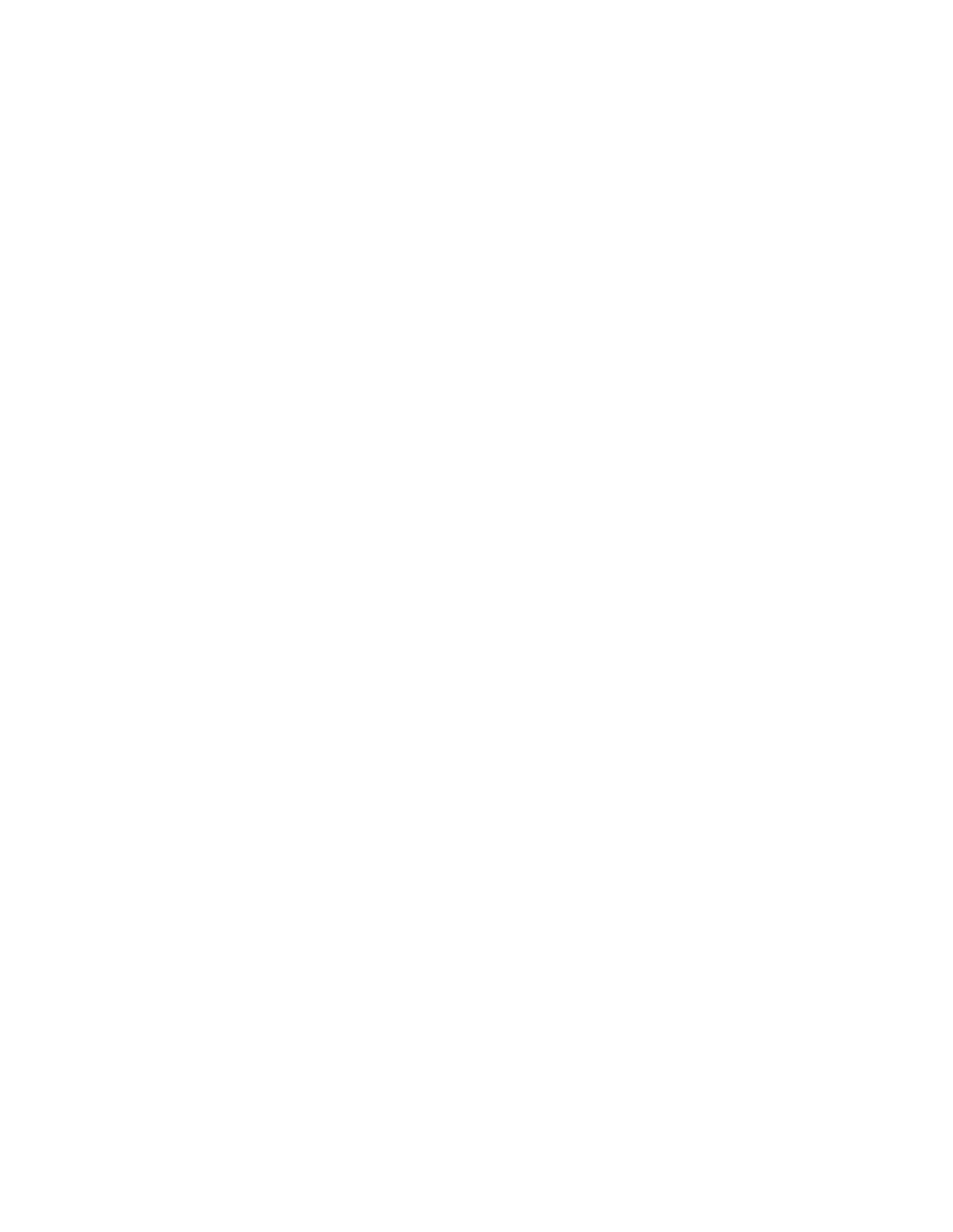## Institutions for enhancing economic policy performance

Philippa Dee

Crawford School of Economics and Government

Australian National University

[philippa.dee@anu.edu.au](mailto:philippa.dee@anu.edu.au)

October 2006

Paper prepared for the ANU-MOF Conference on the Microeconomic Foundations of Economic Performance in East Asia, Manila, 23-24 November 2006.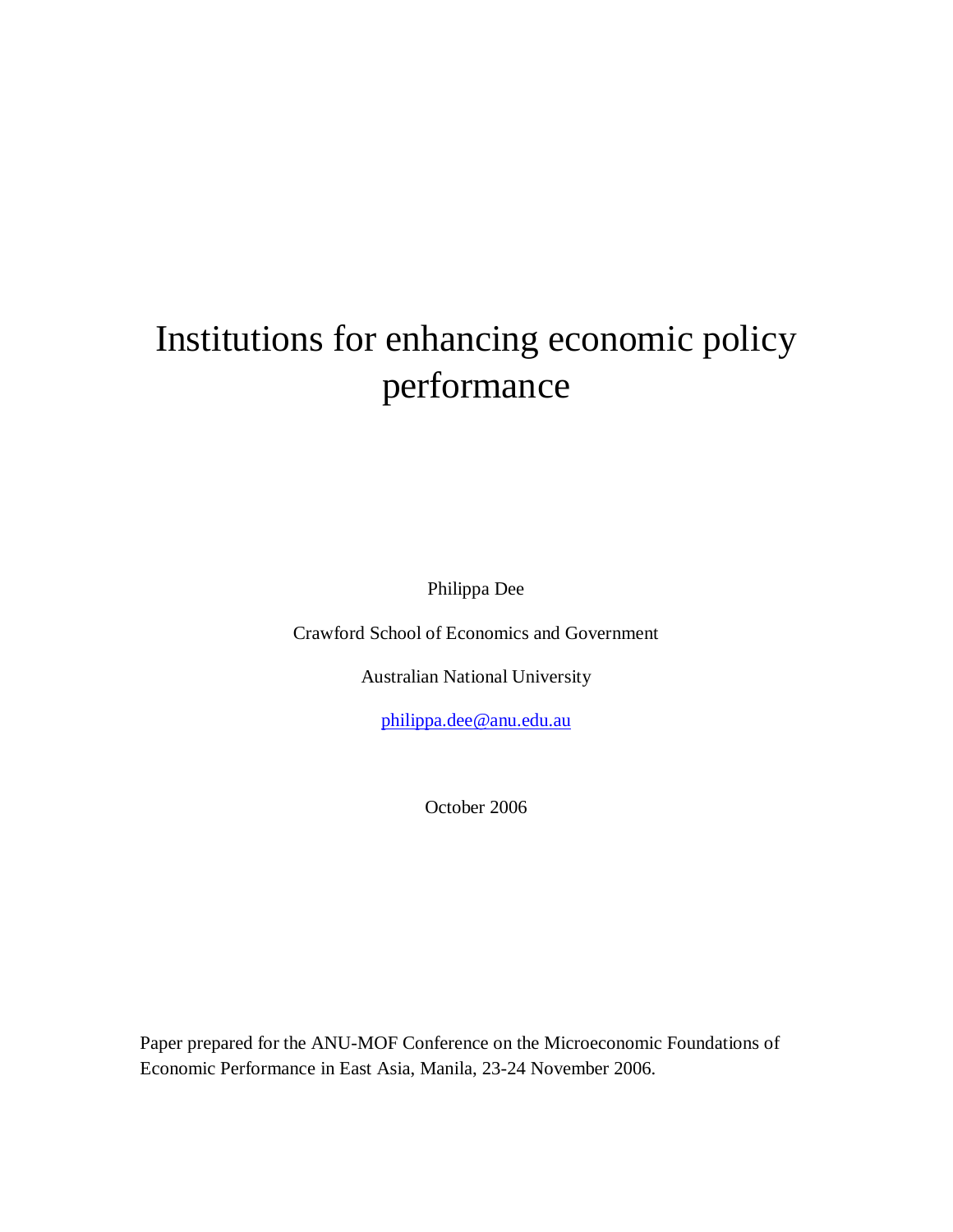## **1 Introduction**

Good microeconomic policy requires two things. The first is a commitment to the entrenchment of well functioning markets and to letting market competition determine economic outcomes in all circumstances where competition is appropriate. The second is good regulations (that is, rules) to guide economic outcomes when competition is not appropriate.

Two sorts of institutional strategies are required to attain good microeconomic policy foundations. Good regulations require good supporting institutions to implement and enforce the rules. So countries need to identify the institutional frameworks they will need to support good regulatory regimes. But no economy starts out with the best regulations or supporting institutions. Instead they inherit a set of regulations and institutions that reflect their own unique history. Further, economic growth and technological developments mean that the areas where competition is appropriate can change over time.

Hence, countries also need to identify meta-institutional strategies that allow their existing regulatory structures and supporting institutions to evolve over time towards a changing ideal. In other words, they need to identify institutions to support the reform process itself.

An earlier paper outlined in some detail the elements of good microeconomic policy, and the regulatory and institutional frameworks necessary to support it (Dee 2006). This paper briefly summarises the economic reform agenda, and elaborates further on institutional strategies to support the reform process.

Key to this are mechanisms to review the desirability and performance of all existing and new regulations and institutions on an ongoing basis, and in a way that involves all relevant stakeholders. The purpose of these reviews is not just to inform the policy making process. Such reviews also play a vital role in marshalling countervailing interests against the vested interests opposed to reform. They also play a role in shaping and educating public opinion, and can over time raise significantly the level of public debate about economic policy reform options. Finally, they also assist in policy coordination.

## **2 The microeconomic policy foundations of good economic performance**

The forces of competition can exert powerful pressure on producers to find the least cost way of serving customer needs, and to innovate in order to better serve those needs.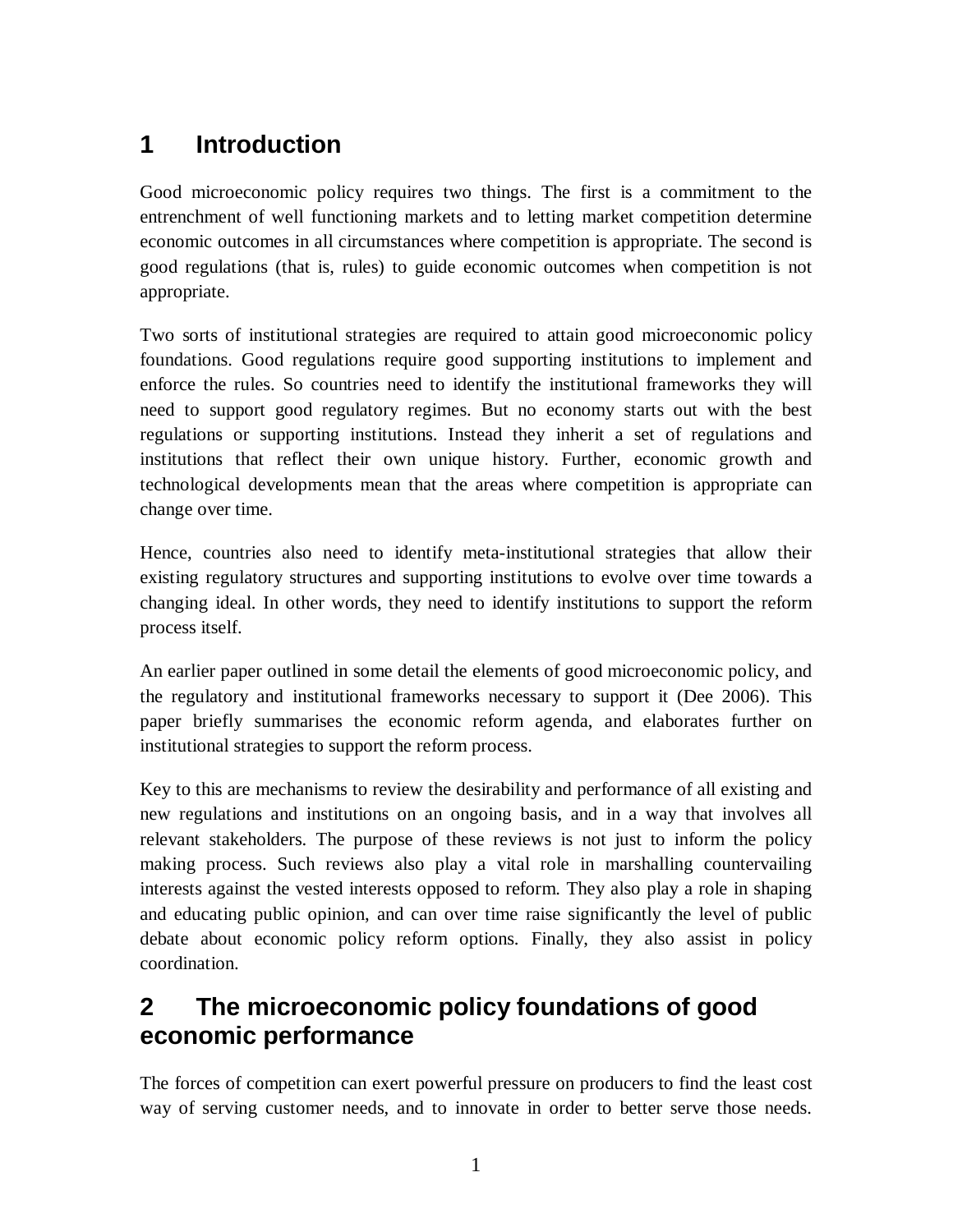Individual producers can benefit from any cost savings they make, in the form of higher profits. And consumers and downstream using industries can benefit as competition from other producers squeezes those profits and drives prices down towards costs. This dynamic process leads to prices that reflect production costs, and costs that are as low as possible. The first condition ensures allocative efficiency — resources are put to their best uses. The second ensures productive efficiency — the maximum output is achieved from those resources. Both types of efficiency ensure the highest possible levels of income.

Not only does competition help to maximise income levels, but it does so in an administratively efficient way. In theory, the same patterns of production and consumption could be achieved through a system of centralised decision-making. But the administrative requirements for such central planning are burdensome, and the information requirements for doing it successfully are prohibitive. By contrast, the market place achieves these outcomes in a decentralised way. No bureaucrat needs to decide which individuals should run which companies producing which products at what price. For countries where regulatory capacities are in short supply, this can be a significant benefit from letting the market place decide.

This is not to say that there are no administrative or legislative requirements for market competition. Basic laws are needed to set the boundaries of that competition. For example, corporations' law is needed to allow for limited liability companies, thus limiting the downside risks to shareholders from poor corporate performance. Accounting standards and disclosure requirements are needed so that shareholders and creditors can assess the economic performance of companies in a transparent way. Bankruptcy laws are needed so as to limit the downside risks to outside creditors of poor corporate performance. But no case-by-case decisions are needed about which producers should survive and which should go out of business.

Another benefit of competition and decentralised decision-making is that it can make an economy more flexible and robust to external shocks. Producers used to out-guessing rivals on a daily basis will be better placed to react to adverse global market developments than producers who have no rivals, or are used to being told what to do by bureaucrats. Furthermore, producers with rivals will have a financial incentive to be better informed than those rivals of likely global market developments. By contrast, bureaucrats have no profit motive to collect such information. Finally, producers with rivals are likely to be the best placed to respond to adverse shocks, because competition is likely to have weeded out the poorer performers. Small economies in particular need to be relatively open to global markets, because they do not have the variety of resources to produce everything at home. Flexibility is the key to protecting themselves from the variability of global markets. And competition can enhance flexibility.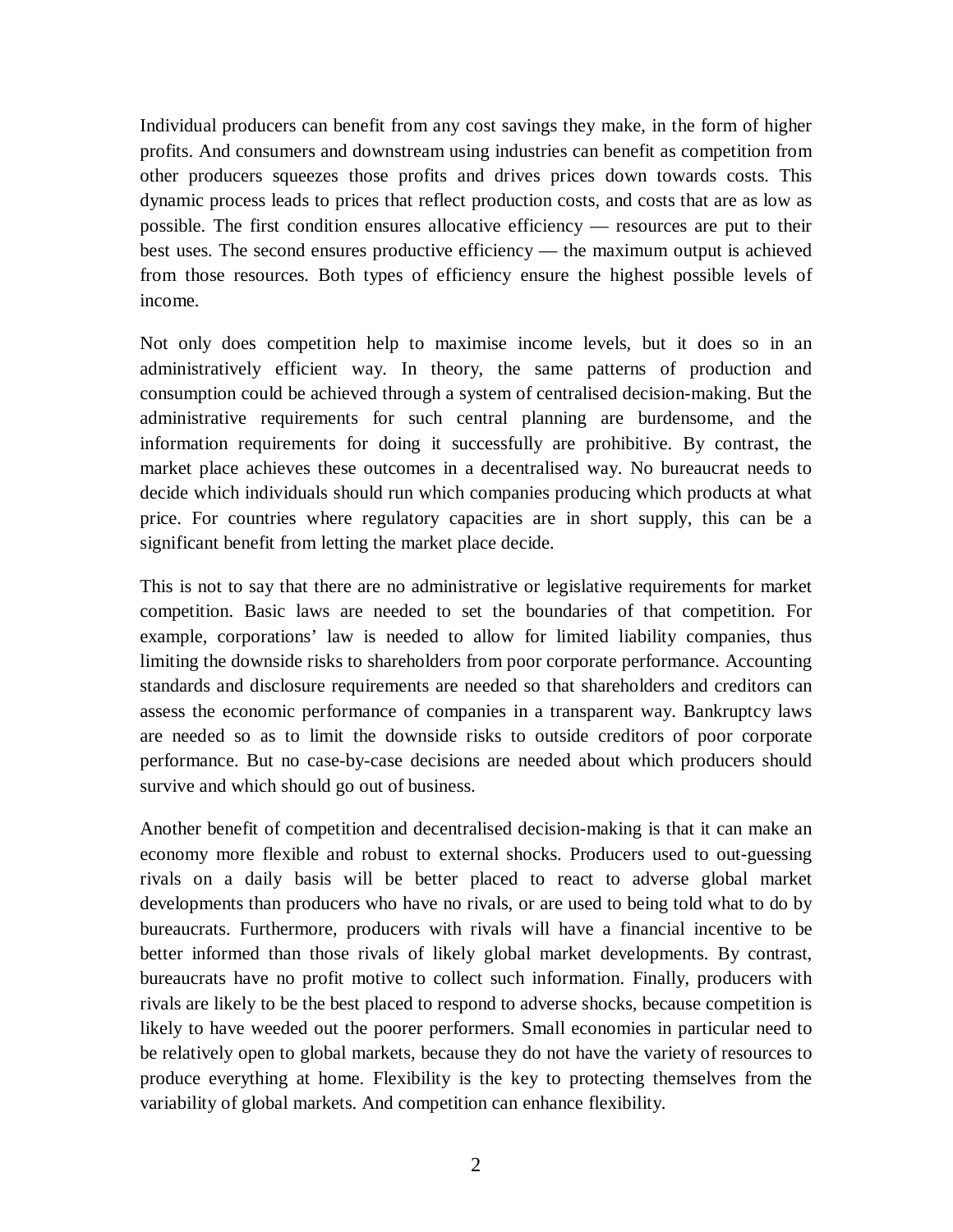Potential rivals are as important as actual ones. Even a monopoly supplier will be unable to inflate costs or profits on a sustained basis if this attracts the entry of a competitor who can produce at lower cost or with a smaller profit margin. So long as it is possible for a competitor to enter at any time with few irreversible costs, this will discipline an incumbent's behaviour. So the number of actual competitors is less important than the absence of barriers to entry and exit. Contestability is the key to effective competition.

As a corollary, good microeconomic policy means protecting competition, *not* protecting particular competitors. The difference is crucial, although it is not always observed, even in the most enlightened economies. The benefits of competition will only emerge if firms and workers have the incentive to enter into or exit out of specific activities. Entry, exit or survival of any particular player should not be preserved by administrative means. There is a growing body of empirical literature that supports the idea that the entry and exit of firms is a key determinant of productivity in developing countries (Roberts and Tybout 1997).

Foreign competition can play an important part. It can come from allowing cross-border trade to occur in an unimpeded fashion. It can come from allowing foreign direct investment, so that foreign suppliers set up a permanent local presence. The latter sort of competition can bring additional benefits, in the form of new capital, technologies and business processes. But any attempt to 'manage' the process by allowing only a specific number of foreign players, rather than allowing free entry and exit of foreign players, is an instance of protecting particular competitors, rather than protecting competition. Further, such managed competition risks handing over existing monopoly profits from domestic to a few foreign players, with little benefit to domestic consumers and users in the form of lower prices, and a net loss to the economy as a whole.

Competition from domestic new entrants is arguably even more important than foreign competition. A recent study examined the empirical evidence on the relative importance of discriminatory barriers to foreign competition, and non-discriminatory barriers to *any* new competition, among a group of East Asian economies. The results were striking. The gains to the region from unilaterally reforming the non-discriminatory restrictions on competition in seven selected services sectors were almost six times those from forming an East Asian preferential trade area, and three times those from a successful Doha Round (Dee 2005). East Asia need not fear that unleashing the forces of competition would see their economies overrun by foreign multinationals. The critical barriers to competition are often those protecting incumbents against domestic new entrants.

Promoting competition is a much broader agenda than putting in place competition law, narrowly defined. Anti-trust legislation is about ensuring that abuses of monopoly power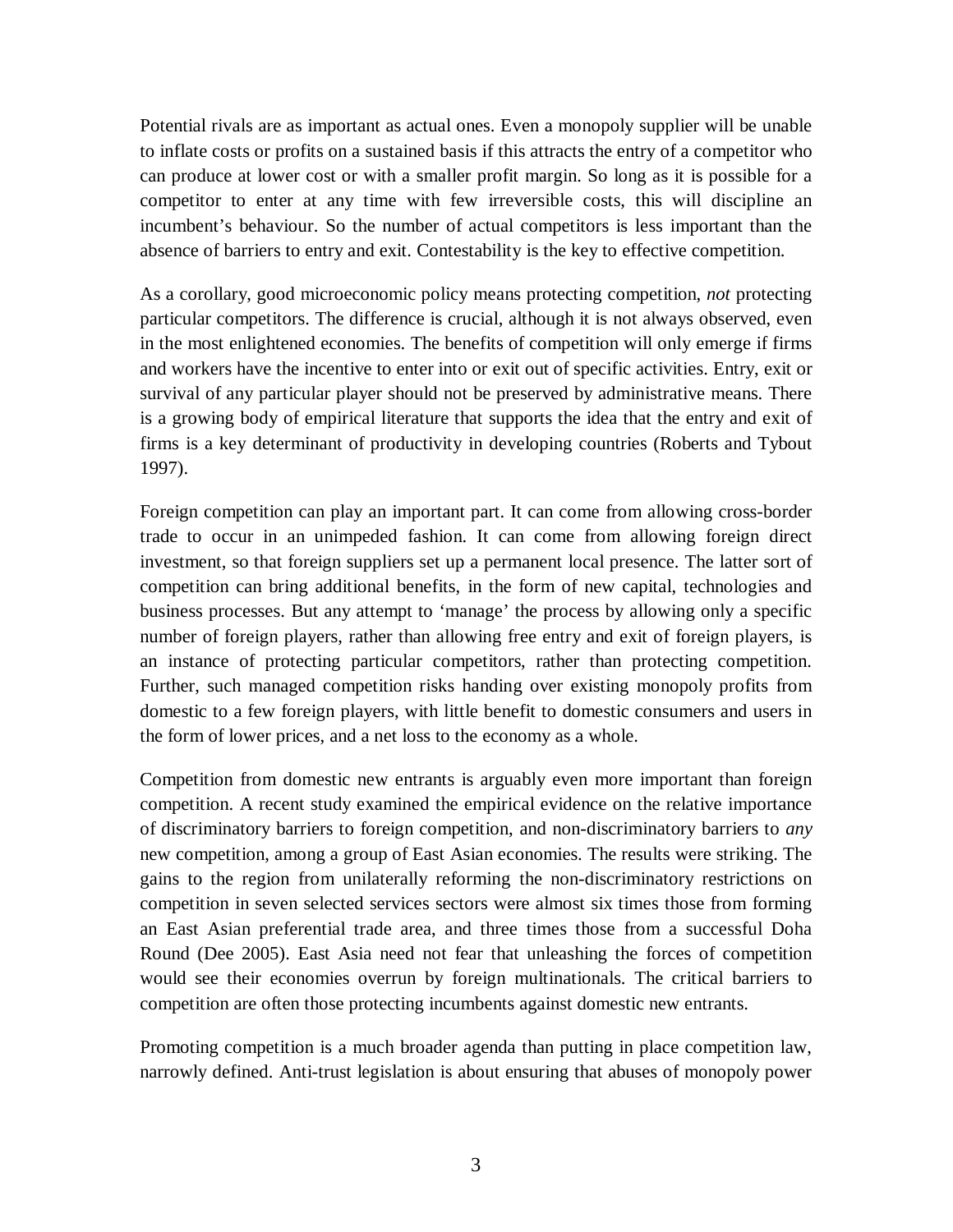do not occur. Competition policy, broadly defined, is about removing the barriers to entry and exit so that positions of monopoly power do not persist.

On the economic front, the competition policy agenda includes removing barriers to foreign competition, be it from cross-border trade or from foreign direct investment, and not just for particular trading partners. It includes removing barriers to the entry of domestic new entrants, and allowing existing firms to exit the marketplace in an orderly fashion if the market dictates that they cannot survive. It includes ensuring that the minimum regulation exists to guide economic outcomes in those circumstances when markets alone may not deliver the most efficient outcomes. And it includes ensuring that a cost-effective social safety net is in place to protect against adverse individual outcomes, having ensured individual opportunities.

On the institutional front, the competition policy agenda includes ensuring that the right institutions are in place to review and remove the unnecessary impediments to the functioning of markets. It includes ensuring that the right institutions are in place to design, implement, enforce and review the functioning of more appropriate regulation. It includes devising strategies protect the credibility of those institutions, despite the inevitable attacks from special interests. It includes developing transparency of institutional processes, and nurturing an educated and informed commentariat, so as to bring economic policy making out of 'smoke filled back rooms' to help establish that credibility.

### **3 An ideal policy development process**

Good economic policy does not just happen.<sup>1</sup> It requires good processes, with the right institutions, to design new policies and to review existing ones.

Figure 1 shows an ideal policy development process. The figure presupposes having certain institutions, or at least institutional divisions. However, the ideal development process does not depend on having those exact institutions — other institutions could perform the same functions, depending on the system of government. What is important is the functions themselves.

 $\overline{a}$ 

<sup>1</sup> Parts of this section are taken from Coghlan (2000), PC (1998) and Banks (2003).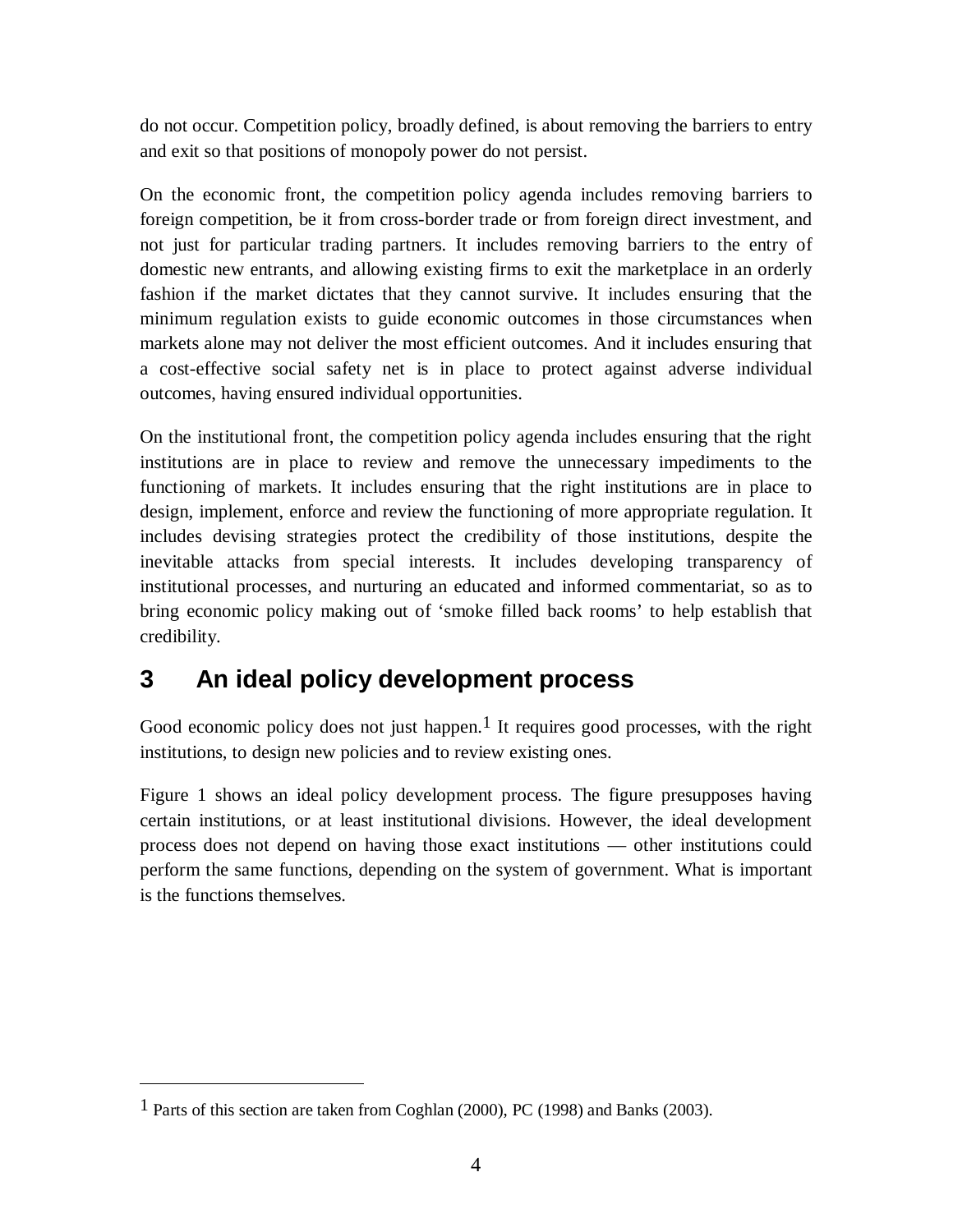#### Figure 1 **Stylised policy development process**

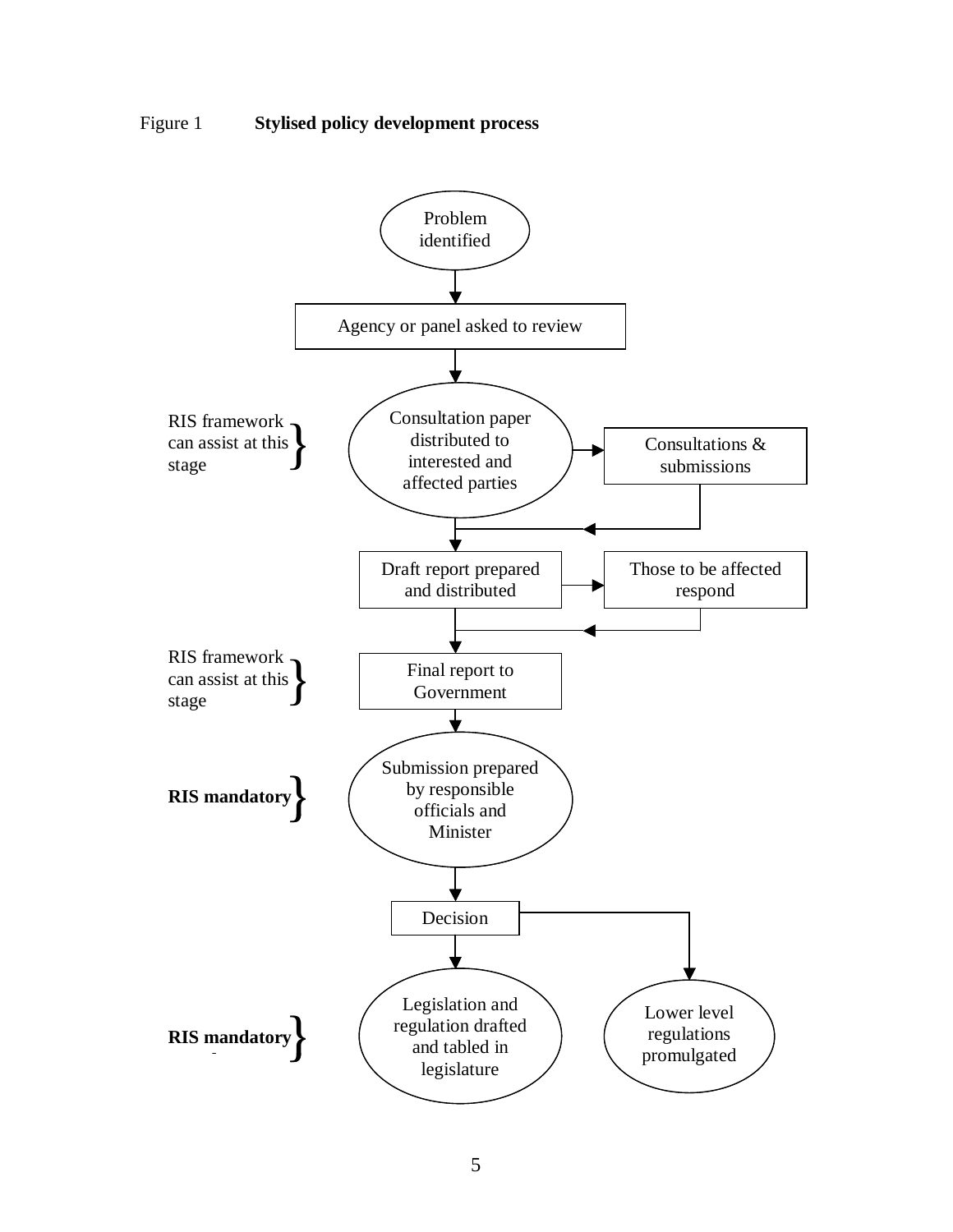At the very *end* of the ideal process, a policy proposal is put to government by the responsible officials and Minister, and a decision is made as to the appropriate form of regulation or other policy action. In a parliamentary system, this decision is often made by Cabinet, a grouping of all government Ministers. When a Minister makes a submission to Cabinet, other Ministers can scrutinise the proposal, although this Cabinet scrutiny is typically not made public. In a presidential system, the decision may be made by the executive branch, with scrutiny only from within the presidential office.

If the decision is to implement 'black letter law', then legislation will be drafted and tabled in the legislature. This allows for public debate and scrutiny by members of both the ruling government and opposition parties. If the decision is to institute lower level regulations of any sort, these will typically not be tabled in the legislature.

Sometimes the policy development process does not work in an ideal fashion, and the above process is *all* that takes place, once a problem has been identified. In this case, there is very little scope for those other than the responsible Minister to have input into the decision-making process. And there is no public scrutiny, if at all, until after the decision is made.

When the system works in an ideal fashion, a great deal of policy development work takes place *before* a proposal is put to government. This policy development process involves:

- *review* an agency or panel reviews the problem and all its possible regulatory solutions (including dismantling existing regulation, if that is the cause of the problem);
- *consultation* ideally, there would be two rounds of consultation with all relevant stakeholders, one at the inception of the review as the review panel or agency is starting to develop its ideas, and again after the preparation of a draft report that outlines the full analysis and possible regulatory solutions (sometimes, but not always, including a preferred solution at the draft stage).

The review agency then puts a final report to government, which can provide input into the final government decision.

#### *Some institutional examples of good policy development process*

In Australia, for example, the initial policy review and consultation is sometimes undertaken by an agency called the Productivity Commission. While this particular agency is rarely found in its exact form in other countries, it has three key attributes that ensure high quality regulatory review.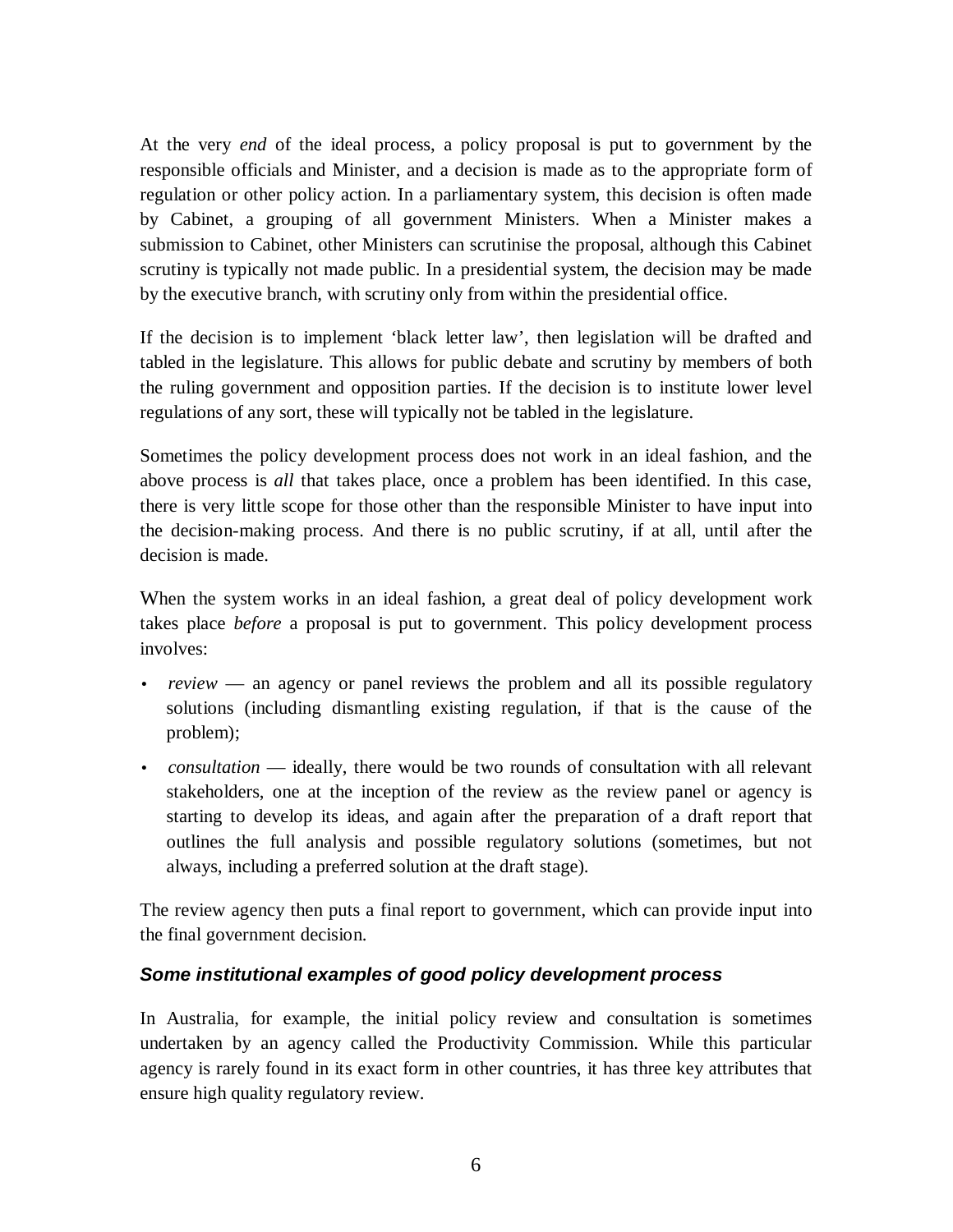- S*tatutory independence* the agency is established via an Act of Parliament as a statutorily independent agency, meaning that it is not bound by current government policy. Hence, in conducting its reviews, its reports can be openly critical of current government regulatory initiatives, and of government policy more broadly. The ability to provide a full critique of current regulation is a necessary first step in proposing regulatory reforms. Nevertheless, an organisation of this sort needs to have the resources to ensure that its critical analysis is of the highest possible quality, if it is to survive.
- *An economy-wide view* the agency is required to look beyond narrow sectional interests, and to consider *net* gains to the economy as a whole. This requirement has been seen as sufficiently critical to be formally enshrined as a policy guideline in the legislation creating the agency.
- *Transparent processes* the agency conducts public hearings, which ensures the transparency of the arguments and analysis put to it. The agency's reports to government are also made public, which ensures the transparency of its own advice to government. Transparent processes bolster the ability of at least some countervailing interests to marshal against particular vested interests, so helping to ensure that an economy-wide view will be taken by policy makers. This can also relieve the government from having to marshal those countervailing interests itself.

A requirement to take an economy-wide view is critical, and a requirement to consult widely is not enough, for two reasons. Without a requirement to take all views into account, a review agency may simply ignore some views. More importantly, one key group of stakeholders — consumers — rarely participate in public consultation processes. In many countries, consumer interest groups are active on consumer safety issues, but rarely participate on matters of economic efficiency. Having a review agency required to take an economy-wide view ensures that consumer interests are taken into account, as well as the interests of producers and downstream using industries. This is better accomplished if the agency has the analytical resources, including skills in partial and general equilibrium modelling and cost benefit analysis, to estimate the gains or losses in consumer surplus as well as producer surplus from any reform initiative.

Such an agency cannot possibly undertake the policy development for every single policy proposal. But it is particularly useful in those policy areas where there are major potential efficiency or other payoffs to the community from change, but where existing entitlements create resistance to reform. Referring such issues to a statutorily independent body can help to de-politicise them, and allow breathing space for more careful analysis.

The government need not be bound by the recommendations of such an agency. For example, in Australia the government quite frequently modifies aspects of the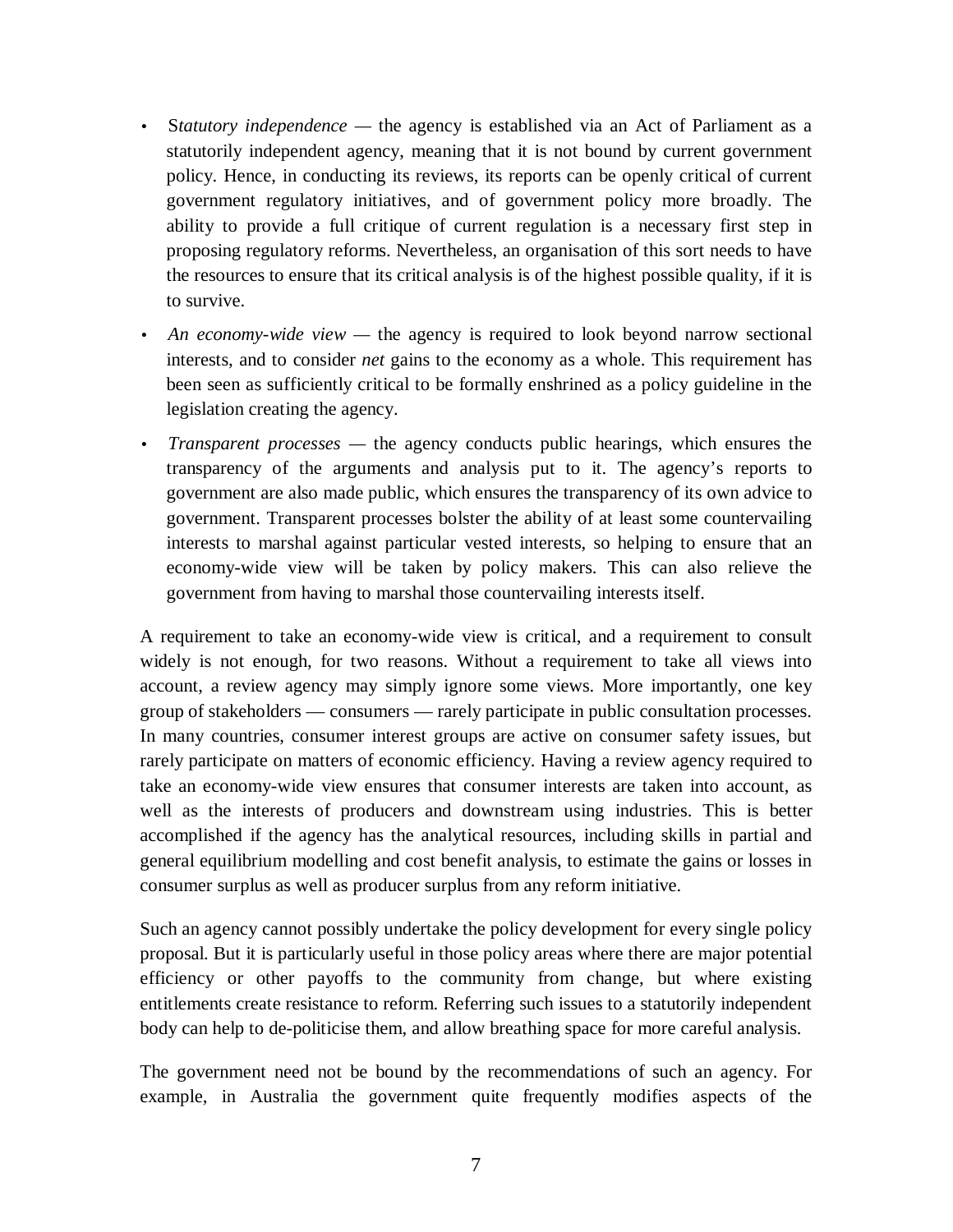recommendations made by the Productivity Commission when implementing them, and occasionally rejects its recommendations, in whole or in part. Indeed, this is the 'other side of the coin' to its statutory independence. Nevertheless, an agency can still have influence, even if it can be ignored, for several reasons:

- transparent processes have influence, and such an agency can 'name and shame' the beneficiaries of special-interest policy deals; and
- ideas have influence, and such an agency can present reform proposals with highquality intellectual backing.

The credibility of such an organisation is enhanced if, as noted, it has the resources to ensure that its analysis is of the highest quality. Credibility may also be enhanced if it can maintain the status of an 'honest broker', mediating among the special interests and making recommendations, but not becoming involved in the politics of the subsequent decision-making. If it is to remain 'above the fray', but if its ideas are to have influence, its ideas need to be championed, or at least debated, by others. Thus an educated and literate commentariat has an important role in adding credibility to an independent review institution. Alternatively, a review agency could credibly remain involved in the subsequent decision-making, so long as it had no clear conflict of interest. However, this involvement would divert resources from its review tasks.

A statutorily independent review body is not the only type of organisation that could carry out the review and consultation phases of policy development. Government departments can develop their own consultation mechanisms, such as holding roundtables of relevant stakeholders or asking for written submissions from interested parties, as input to their own policy development processes. Such consultations are facilitated by e-government initiatives, and may be effective in eliciting countervailing producer interests.

Inter-departmental committee processes convened by a 'central agency' department (such as a Finance Ministry or Presidential office) can also bring a number of stakeholder interests to bear by proxy, through the representative departments. Inter-departmental processes can be important in themselves for ensuring policy coherence among the different departments, so long as the central coordinating agency has the authority to ensure that final committee decisions are honoured. Coordinating agencies that have control over the purse strings are generally in a strong position in this regard. So too are agencies that control access to leaders. The lack of interdepartmental coordination has been identified as a major cause of policy incoherence in Indonesia's sugar trade policy (Stapleton 2006).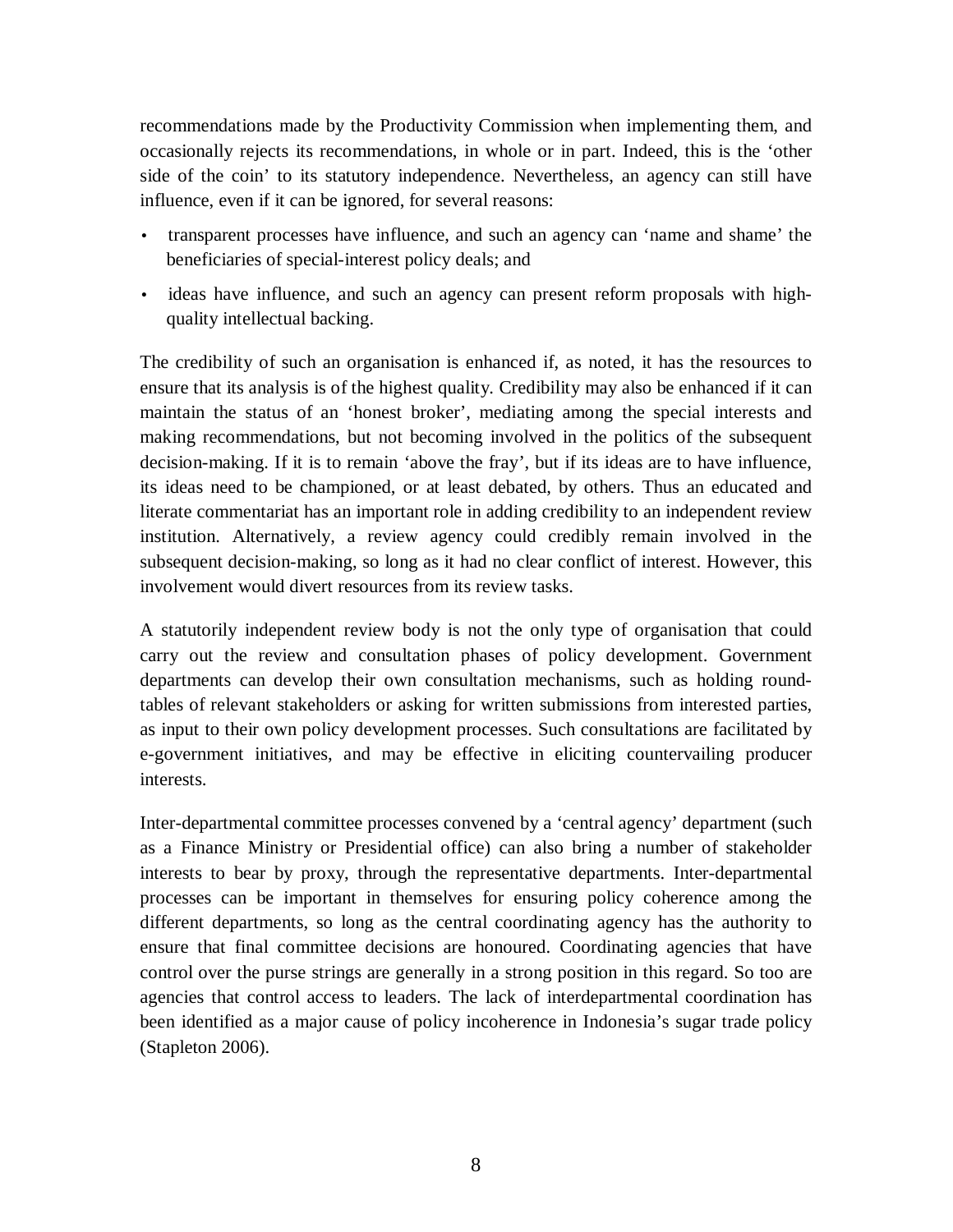However, neither departmental consultations or inter-departmental committees always ensure that consumer interests are taken into account. Further, public consultation is often limited to the first round of consultation shown in Figure 1. Not often do government departments or inter-departmental committees circulate their own reform proposals for public comment once they have been tentatively formulated.

Another type of review mechanism is to convene a review panel of eminent persons on a once-off basis to consider a particular issue. Such panels often rely on the integrity of individual appointees for their independence and impartiality. For example, appointees who come from an independent judicial background may maintain that independence in a review context, while more overtly 'political' appointees may be neither independent nor impartial. Such panels also depend for their effectiveness on their terms of reference, which may direct them to take a broad or narrow focus on a particular issue. And terms of reference that are tailor-made to a particular issue are more likely to be manipulated than policy guidelines that need to be applied across a whole range of issues. Resourcing such panels with a well-trained secretariat from the bureaucracy can provide the skills to carry out economy-wide analysis, but is not sufficient to ensure that it is actually carried out.

Finally, a bicameral system of government can sometimes provide one other important mechanism of policy review. Upper houses of government can sometimes instigate their own reviews of legislation before it is voted on in the upper house. The reviews may included public consultation, and may be a useful final screening mechanism. But they are typically highly charged politically, and occur too late in the policy development process to have a major influence on policy design.

#### *Policy assessment procedures*

Good regulatory design therefore requires stringent ex ante assessment procedures. But because these are themselves costly, time-consuming and seen as 'getting in the way of regulators going their job', there may also need to be independent verification that that ex ante assessment procedures are used. Improved transparency and independent assessment can also help to provide greater discipline on policy-making.

A major vehicle for ensuring quality control is regulatory impact analysis, which calls for an economy-wide perspective in identifying who benefits from the regulations, who incurs the costs and whether the regulation achieves its objectives without excessively burdening the community. For example, the Australian Government has declared that a regulatory impact statement (RIS) must be prepared and presented at two stages (see Figure 1):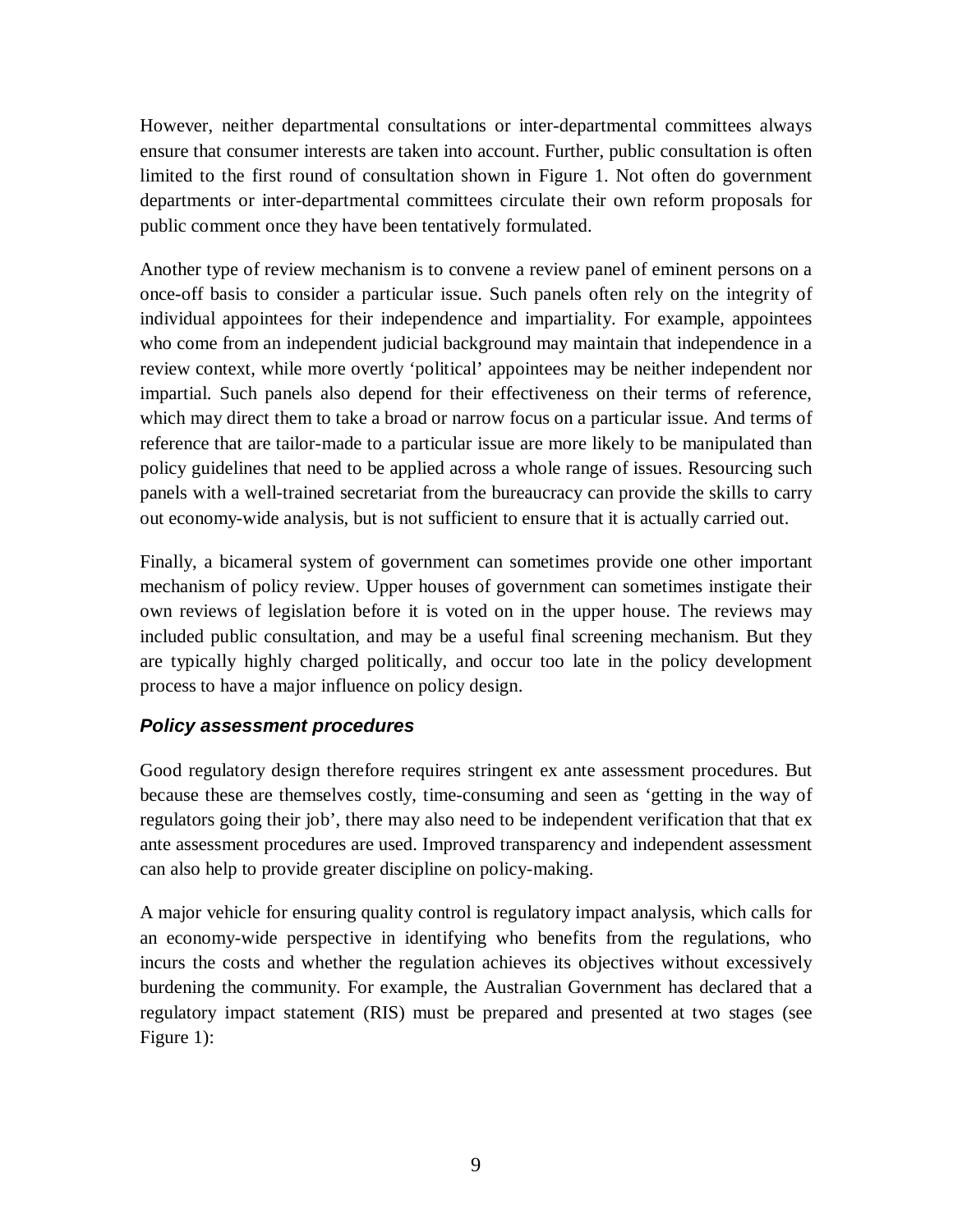- *Stage 1*: when the proposal goes to the decision maker; and
- *Stage 2*: when the proposal is tabled in the legislature (thereby making the RIS publicly available).

The elements of a regulatory impact statement are shown in Box 1. This assessment forces policymakers to work through a sequential process of articulating the problem, assessing a range of options and recommending the best option or explaining why some other option is recommended. The third element, setting out some viable options as to how the desired objectives might be achieved, prompts officials to work through all the possibilities on the regulatory spectrum. Taken together, all the element of a regulatry impact assessment essentially constitute a systematic policy development process designed to implement the principles of good regulation.

#### Box 1 **Elements of a Regulatory Impact Statement (RIS)**

A RIS has seven key elements which set out:

- The problem or circumstances which give rise to the need for action
- The desired objective(s)
- The options (regulatory and non-regulatory) that may constitute viable means for achieving the desired objective(s)
- An assessment of the impact (costs and benefits) on consumers, business, government and the community of each option (including the impact on small business paperwork and compliance costs)
- A consultation statement (the process and results of consultation)
- A recommended option
- A strategy to implement (including consideration of appropriate enforcement mechanisms) and review the preferred option

The regulatory impact assessment process can be useful quite early in the policy development process. An assessment prepared early can serve as a consultation document and draw out the views and data from those likely to be affected. An early assessment can also provide regulatory discipline that otherwise may not occur when policy making does not culminate in an explicit or 'black letter' law regulatory solution.

Regulatory impact assessments can also be used ex post to verify that stringent policy assessment procedures have been followed. If such ex post assessments are made mandatory, there needs to be an agency responsible for ensuring that all government departments and regulatory agencies prepare and submit assessments of a satisfactory standard. Ideally, it should publish an annual report on their compliance with the assessment processes.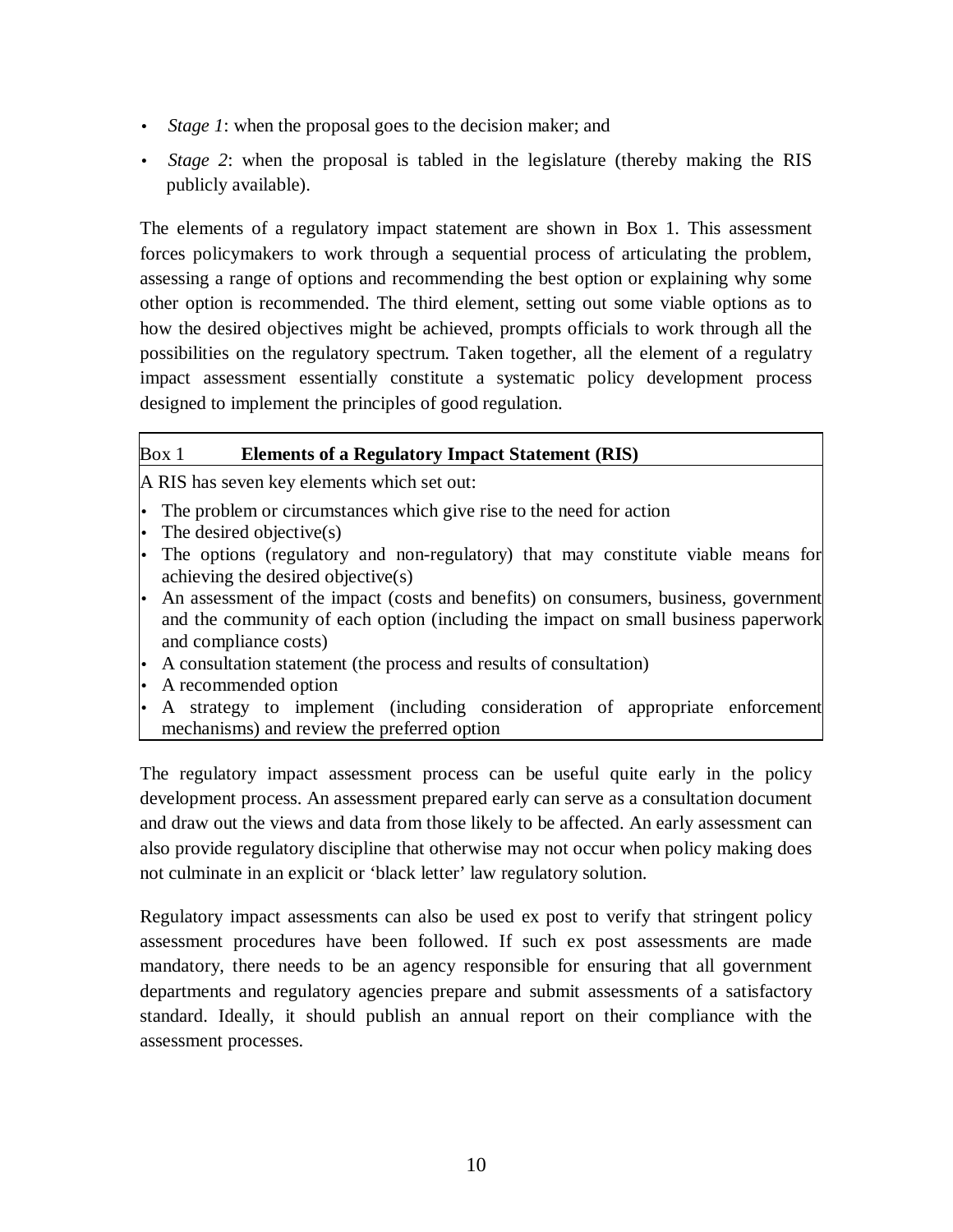Requiring rigorous regulatory impact assessment procedures can potentially promote a significant 'cultural change' among officials and the government. It challenges the traditional regulate-first approach, encourages assessment of non-regulatory options and seeks more careful selection and better justification of the preferred option. When the assessment documentation is made available to the public, the process can also make the government and its officials more accountable for policy choices and promote improved transparency in policy making.

For a regulatory impact assessment process to make a useful contribution, there needs to be an orderly policy development process and the regulatory assessment needs to be done early enough to articulate viable options before positions become locked in. Quite often, policy making does not fit this model. Rather, policymaking often results from political imperatives calling for quick action, from deals with particular interest groups and from bargaining between political interests or parties. Sometimes these approaches result on good regulatory outcomes, but the risk of failing to do so is undoubtedly higher than in cases where a more open and orderly policy development process is adopted.

Even then, a regulatory impact assessment may be prepared too late, in which case it becomes no more than an apology or rationalisation for the preferred option, in stark contrast to its intended role of setting out an even-handed description and assessment of all the viable options and their likely impacts. Making regulatory impact assessments mandatory towards the end of the policy making process (as in Figure 1) may impose discipline on that process. Having independent policy development agencies who can carry out regulatory impact assessment procedures as an integral part of their policymaking process may be preferable, especially in high-impact areas.

Much policy-making is incremental or evolutionary in nature, as modifications are made to improve or refine existing law. If the regulatory base is flawed, quality control processes focusing on changes to that base may sometimes have limited effect. Therefore, governments occasionally need to institute complete reviews of related sections of the law, using a systematic framework such as provided by a regulatory impact assessment. Such reviews could usefully focus on identifying any potentially anti-competitive elements in the existing stock of legislation.

However, departments and regulatory agencies may not have sufficient skilled staff to prepare regulatory impact assessments themselves. The officials making regulations have widely different specialist skills, such as engineering, pharmaceutical chemistry and the law. But they may be poorly placed to identify and assess the likely costs and benefits of different regulatory options. This again argues for an independent review agency staffed with economic specialists to undertake regulatory impact assessment type processes early in the policy development process.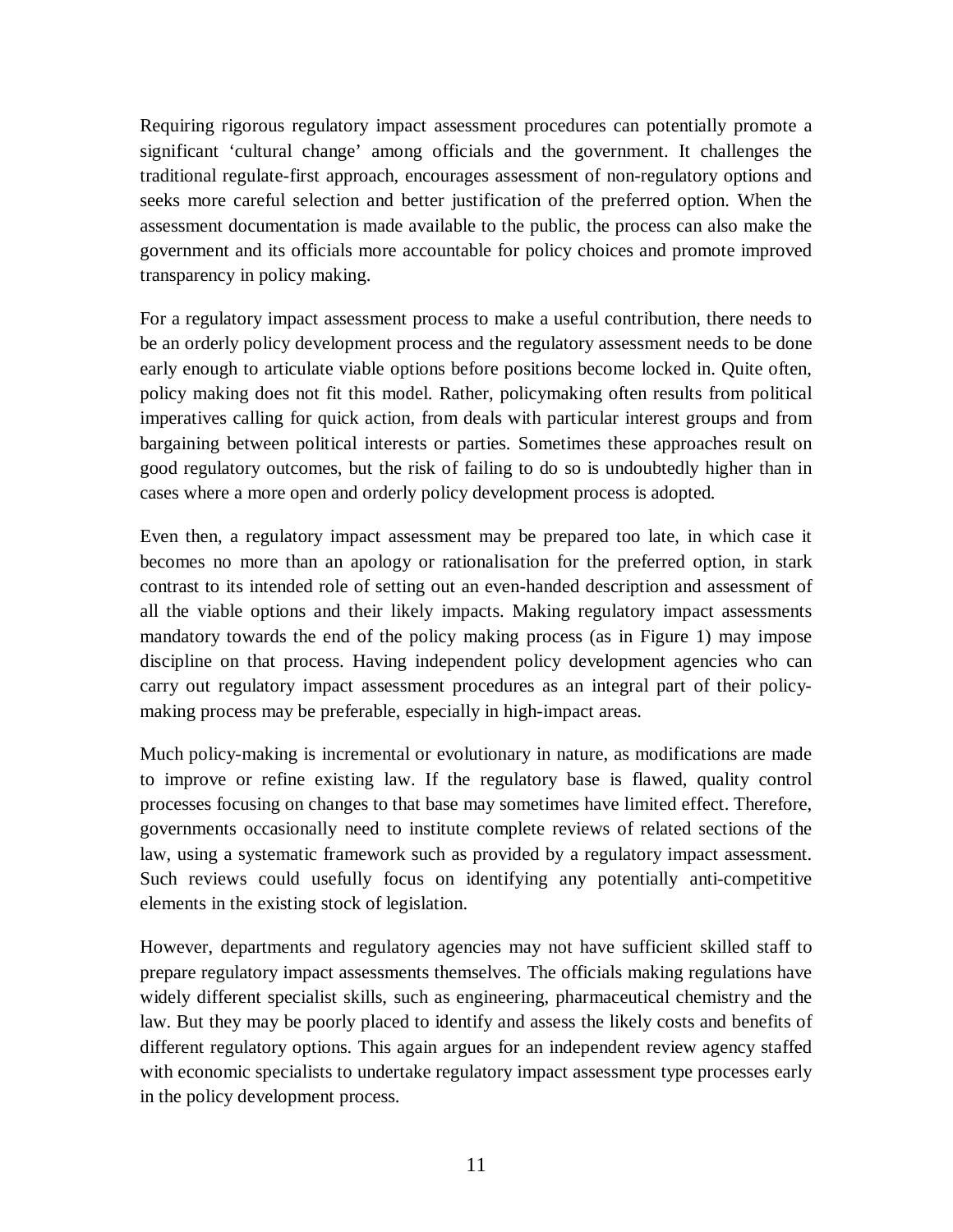### **4 What can go wrong?**

There are three possible reasons why good microeconomic policy reforms are not adopted.<sup>2</sup> Each has different implications for the type of institutional changes that could better support the reform process.

- Governments do not know what is regulatory 'best (or better) practice'. This argues for external assistance to governments to provide the expertise to undertake systematic reviews of existing regulatory arrangements, and to evaluate regulatory alternatives. It also argues for an international exchange of regulatory experience to raise awareness of what constitutes better practice, as has occurred to date through APEC.
- Governments know what is 'better practice', but face political resistance from vested interests. This argues for government-sponsored transparency institutions (such as the Productivity Commission, or institutions that perform similar functions), which are different from independent regulators. It also argues for an international exchange of experience about how to strengthen domestic institutions in favour of the public interest.
- Governments do not want good policy, because they rely on the rents from bad policies for political funding purposes. In these circumstances, government-sponsored transparency institutions will be sidelined, as appears to have happened with the National Economic and Development Authority in the Philippines. However, there is a role for private (or otherwise independent) transparency mechanisms to carry out the necessary work of scrutiny.

The first reason is relatively straightforward. The latter two require some elaboration.

In all political systems, governments require a mandate of some sort, but a key question is how that mandate is cultivated. At one extreme, an elected government with a comfortable electoral margin could choose to implement an economic reform agenda in a 'crash through or crash' style — simply implementing reforms until the cumulative opposition from vested interests and/or public opinion erodes their electoral margin. Alternatively, they could attempt to influence the terms of the debate.

For example, one powerful way to counter the views of vested interests is by marshalling the views of countervailing interests, as noted above. A policy review mechanism that encourages broad participation of all interested parties is a good way of marshalling such opposing views. Similarly, one way to counter a nationalistic public sentiment against 'selling the nation' may be to publicly release a study by independent experts of the

 $\overline{a}$ 

 $2$  The following taxonomy is due to Ross Garnaut.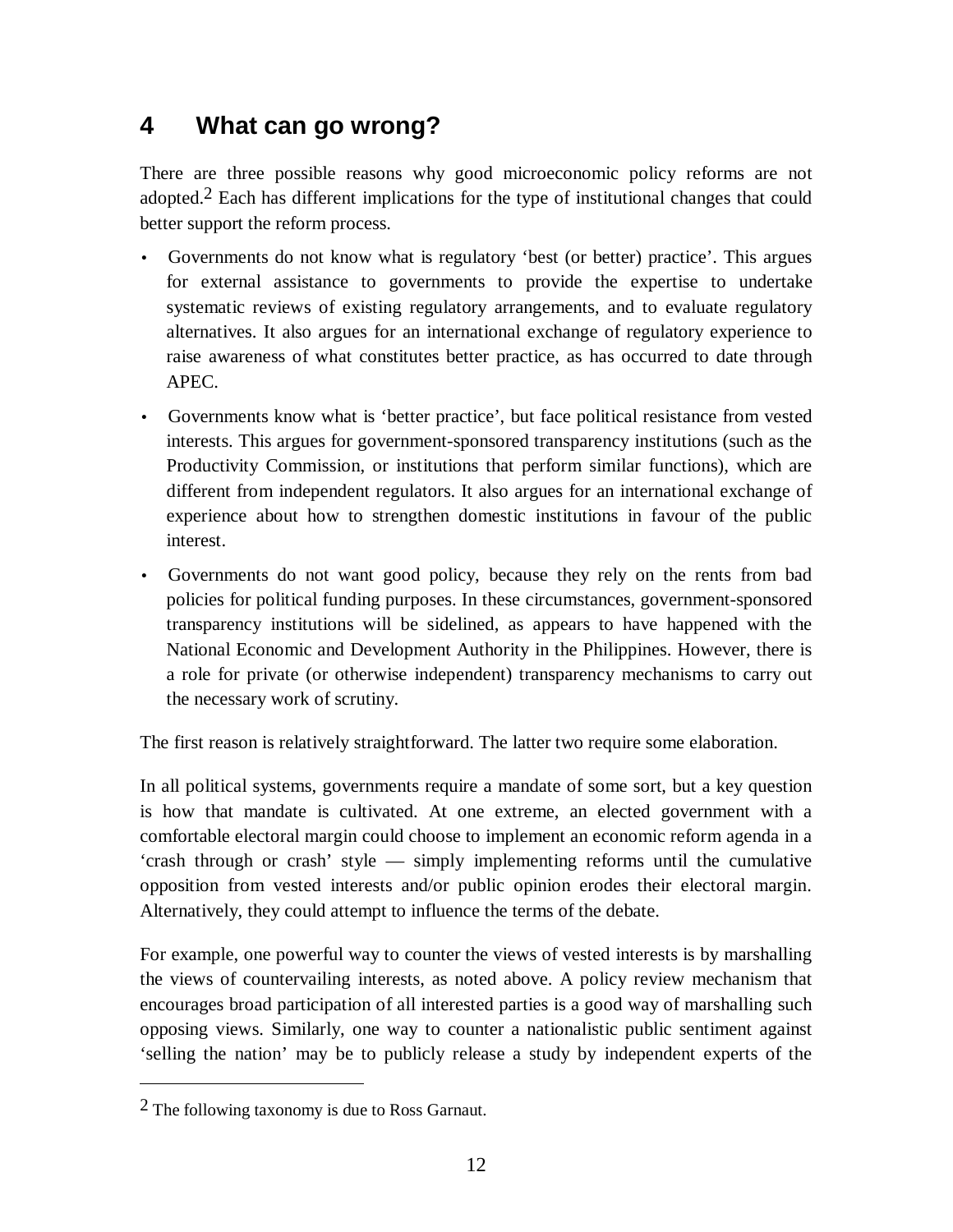various ways in which consumer and producer wellbeing could be promoted in the provision of public services. Over time, a debate about 'selling the nation' may thus be transformed into a much more nuanced debate about the relative merits of competition versus privatisation, for example, and whether one has any bearing on the other.

A reform program that makes provision for careful reviews of the desirability and performance of all existing and new regulations and institutions on an ongoing basis, in a way that involves all relevant stakeholders, may be slower than a 'crash through or crash' program. But it is likely to be more sustainable in the longer term. This is because the reviews will not just inform public policy-making, they will also play a role in setting the agenda for public debate. Indeed, it is this agenda-setting role of independent, transparent reviews that ensures that they can have influence, even if the government itself does not want good policy.

Independent, transparent, economy-wide policy reviews have a role in managing a diversity of opinion outside of government circles, because they can influence the terms of the debate. But governments with an economic reform agenda also have to manage a diversity of opinion within government. Good processes of policy coordination are required to ensure that all relevant ministries are consulted. But mechanisms are also required to ensure that final decisions reflect the public interest, not just narrow sectional interests. Providing a coordinating role to agencies with broad, horizontal portfolio responsibilities can play a central role, as has happened through the Council on Economic and Fiscal Policy in Japan. Arming such agencies with high-quality, independent policy reviews can also strengthen the public interest during the coordination process. Finally, mechanisms are required to ensure that coordinated decisions are abided by. A threat of budgetary sanction is one mechanism. Threat of exposure through ex post reviews is another.

### **5 How can regional processes help?**

Independent, transparent, economy-wide policy reviews are thus central, not just to identifying better regulatory practice, but also to 'selling' it in the face of opposition from vested interests, overly simplistic public opinion and/or bureaucratic or Ministerial sabotage.

Regional processes such as APEC could provide a range of assistance in conducting independent, transparent, economy-wide policy reviews — from marshalling external expertise for such reviews, to providing a forum for the exchange of experience about the conduct of such reviews. But if regional assistance is to be useful, it needs to help with the policy 'selling' function as much as with the policy identification function. Accordingly, regional assistance needs to be tapped into actual policy making processes,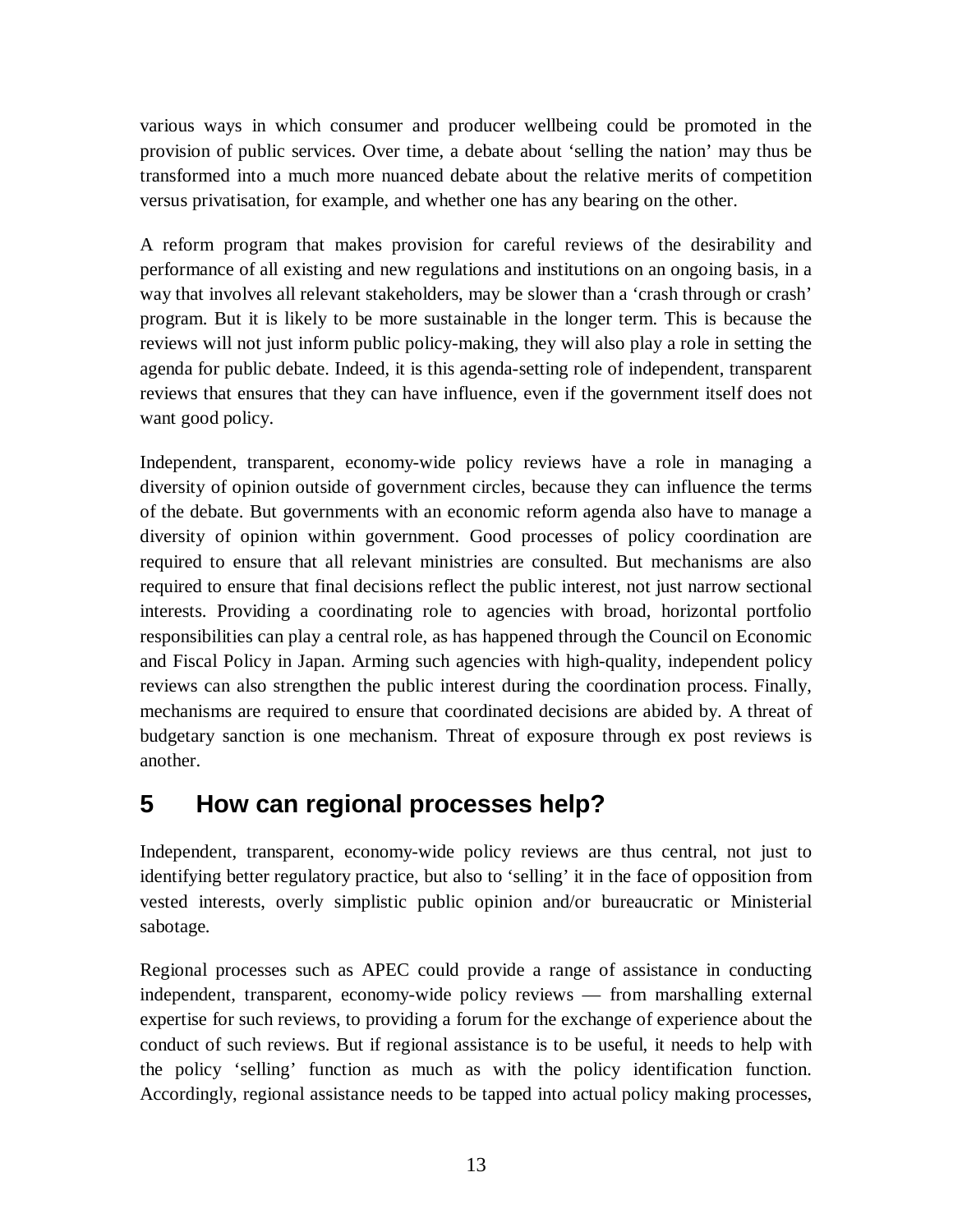with mechanisms to ensure real contact with stakeholders (to manage diversity of opinion outside government), and real follow-up from Ministers and the bureaucracy (to manage diversity of opinion inside government).

Giving regional assistance mechanisms a point of contact with responsible Ministers, and holding the responsible Ministers accountable for stakeholder contact and bureaucratic follow-up and Ministerial coordination, would be one way to ensure this. The particular Minister responsible would vary from one instance to the next, depending on the scope and subject matter of the review. But each Minister would be likely to welcome the opportunity, since they would benefit most from the chance to de-politicise sensitive or divisive issues by referring them for independent policy review.

The APEC Economic Committee is one possible forum in which Ministers could identify the reform priorities for individual countries or groups of countries, and in which relevant Ministers could self-select for regional assistance in undertaking independent policy reviews. Regional assistance could be in the form of drawing up terms of reference for such reviews through an office serving the Economic Committee, and marshalling the collective expertise available in independent think tanks and elsewhere around the region for undertaking such reviews. Ministers could usefully also agree in advance that such reviews should follow standard policy guidelines of independence, transparency and an economy-wide view.

The relevant Ministers would need to organise forums for contact with relevant stakeholders (including government departments) during the course of such reviews, to help marshal all points of view. It is an open question how many rounds of stakeholder meetings would be appropriate, but it is important that they be open to the public. It is also critical that the resulting review document be made public. This could be ensured by a policy guideline that required the responsible Minister to release the final document within a specified time of its completion. Finally, the responsible Minister should be required to have the review document given due consideration by all relevant Ministers with a country, also within a specified time frame. The lead Ministers could not be held accountable for the outcomes of that consideration, since that would be a matter for all Ministers. Nevertheless, a requirement to have the matter considered could provide the lead Ministers with a mandate for Ministerial coordination, where such mechanisms might be lacking at the moment.

This method of organising regional assistance for independent policy reviews differs from one based on an OECD-style secretariat, essentially by putting lead Ministers in the driving seat, ensuring their ownership and accountability from the outset. This is critical, since the prime purpose of such reviews is not just the identification of 'better practice', but also the selling of it domestically. An office of some sort would still be required to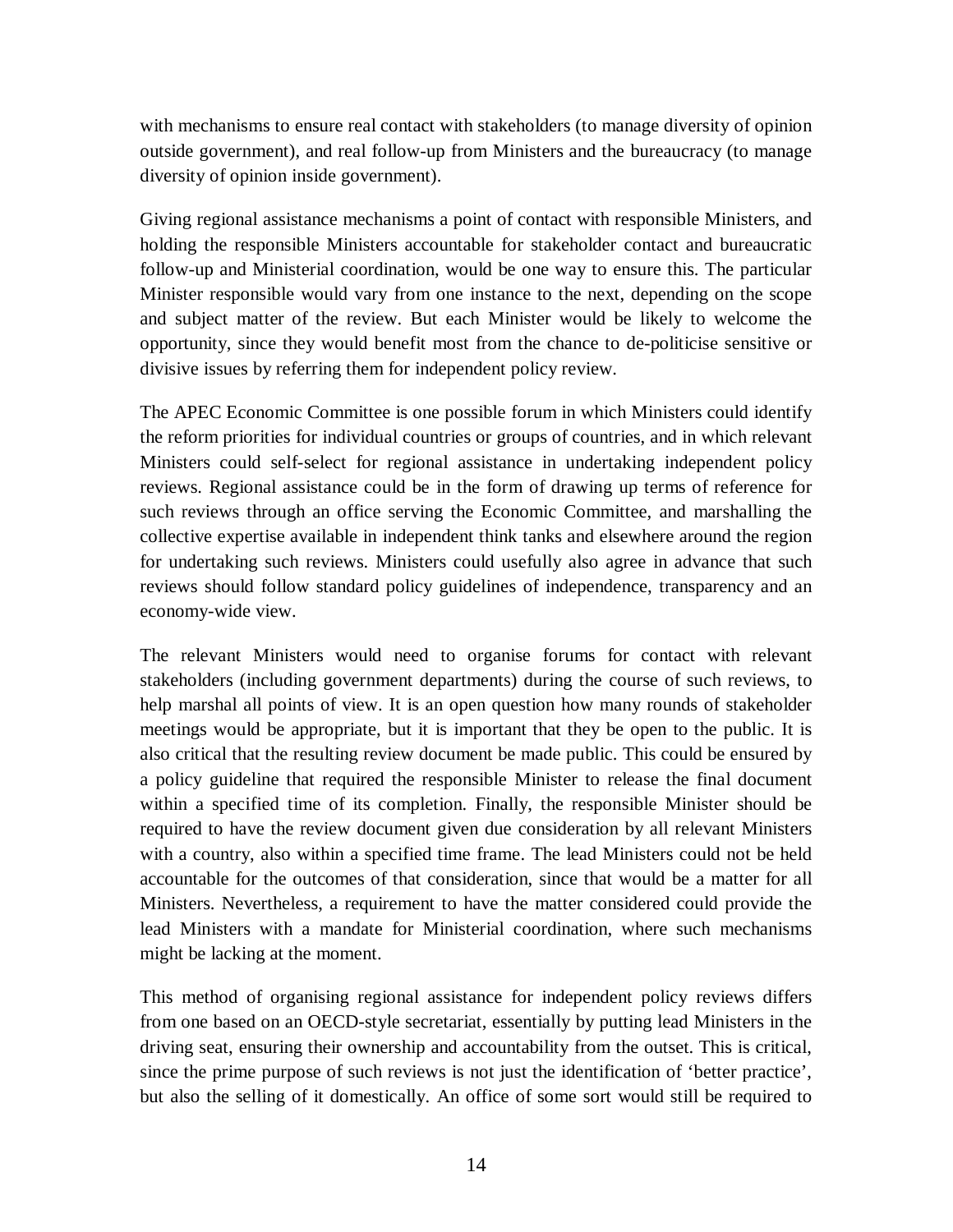service the process, through writing terms of reference, commissioning the services of independent researchers to undertake reviews, providing intellectual leadership and guidance for such reviews, and perhaps assisting the lead Minister to organise stakeholder consultation and Ministerial follow-up (where their own bureaucratic resources for such efforts were scarce). But the process would be under the APEC Economic Committee and the lead Ministers themselves.